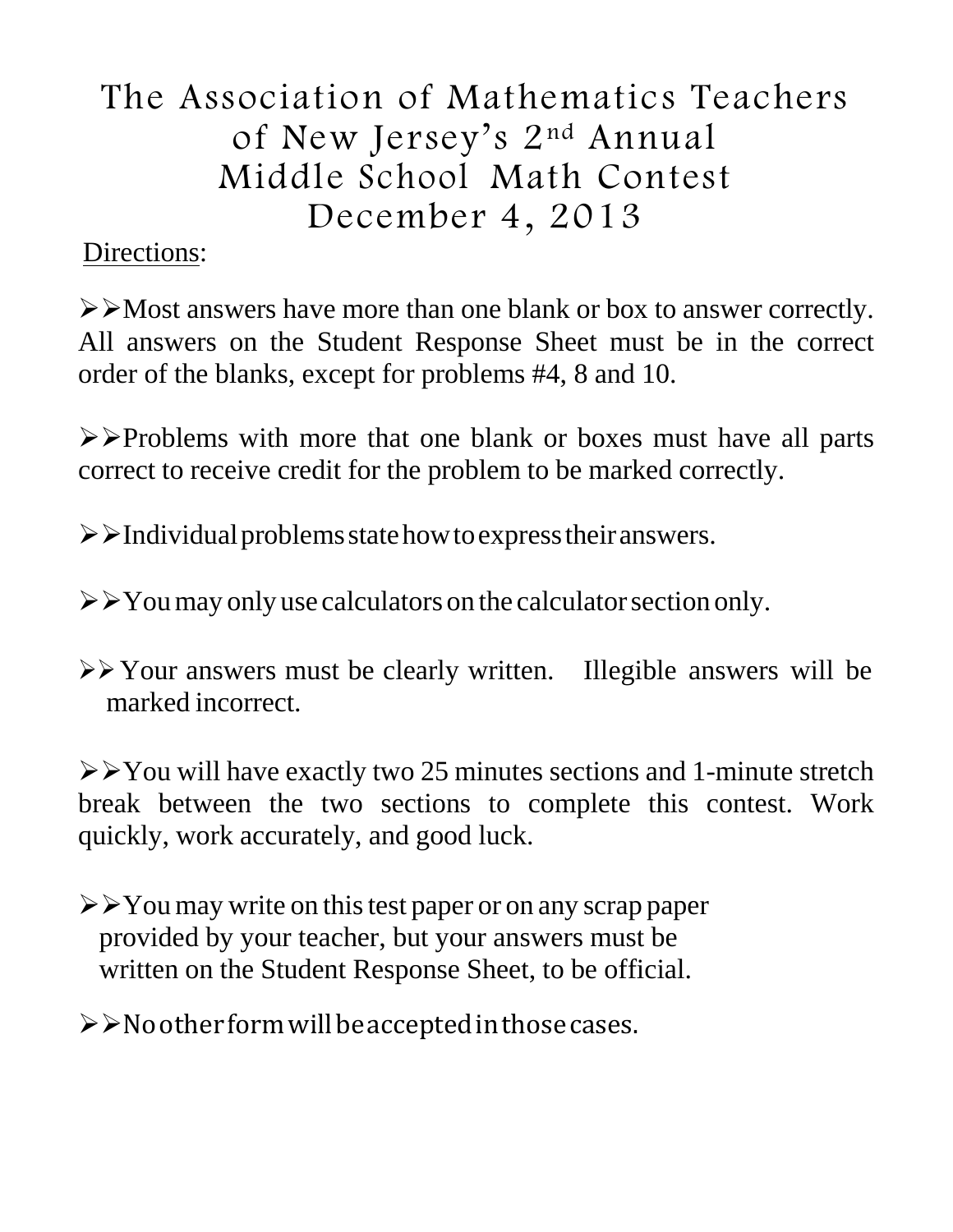### Non-Calculator Section – Student may NOT use a calculator.

1.) The New York Road Runners report the results for the New York Marathon in terms of minutes per mile. If a runner ran 11.5 minutes per mile, then the runner's rate in miles per hour is ?. Express your answer in decimal form and round to the nearest tenths place.

2.) A circus act is practicing a trick with three people on a trampoline. If the maximum weight the trampoline can hold is 350 lbs. Each person has to hold 12 lbs of equipment. An inequality can be written to restrict the weight of the two people on the trampoline.

? Fill---in the boxes to complete the inequality. weight of each person on the trampoline.  $w + ?$   $| \leq | ?$  where *w* is the

3.) A recipe calls for

<u>t</u> cups of chicken per serving, but Kristie only has 3 cups of chicken. Kristie can make  $\begin{vmatrix} 2 \\ \end{vmatrix}$  servings of the recipe. Round to the nearest whole number.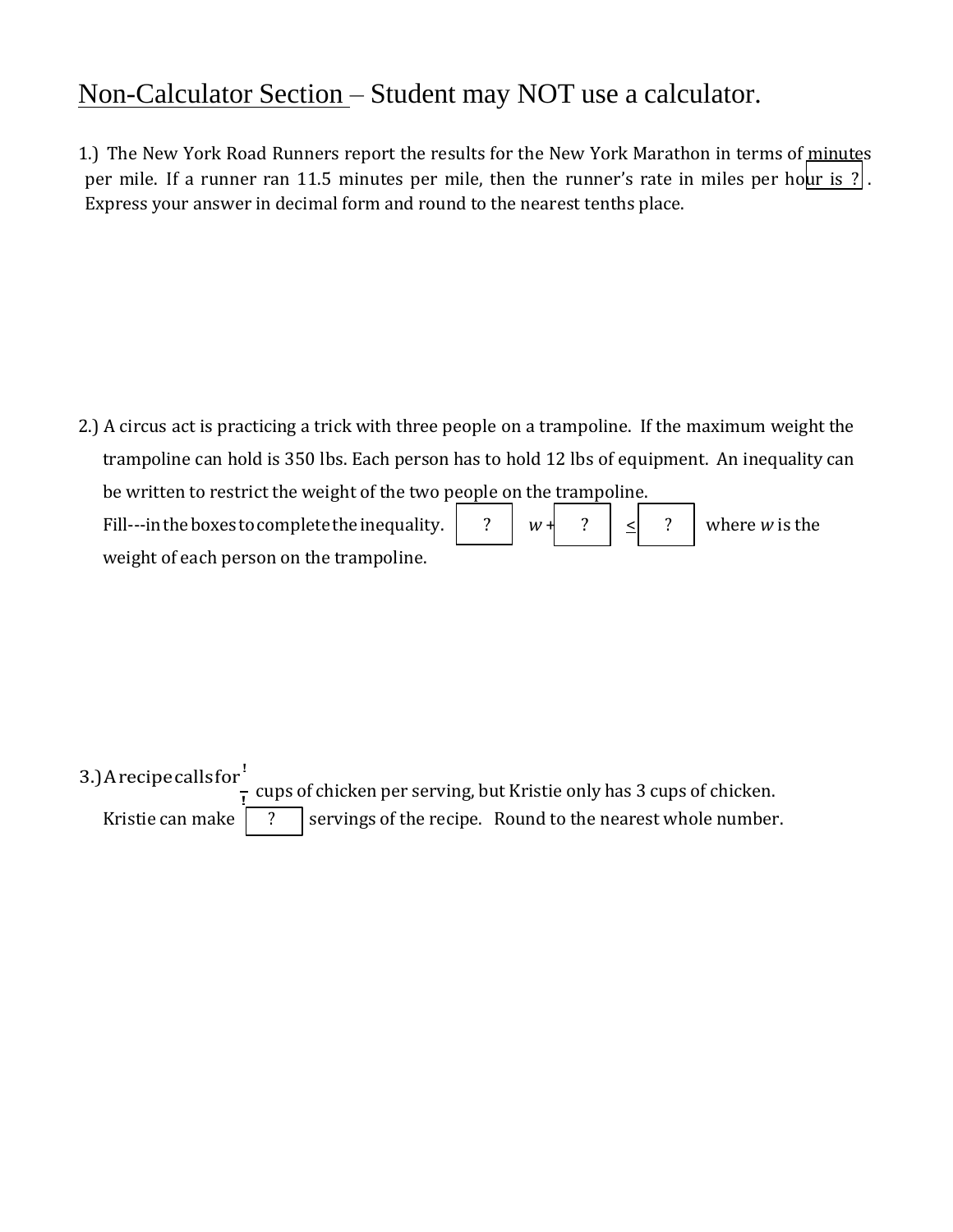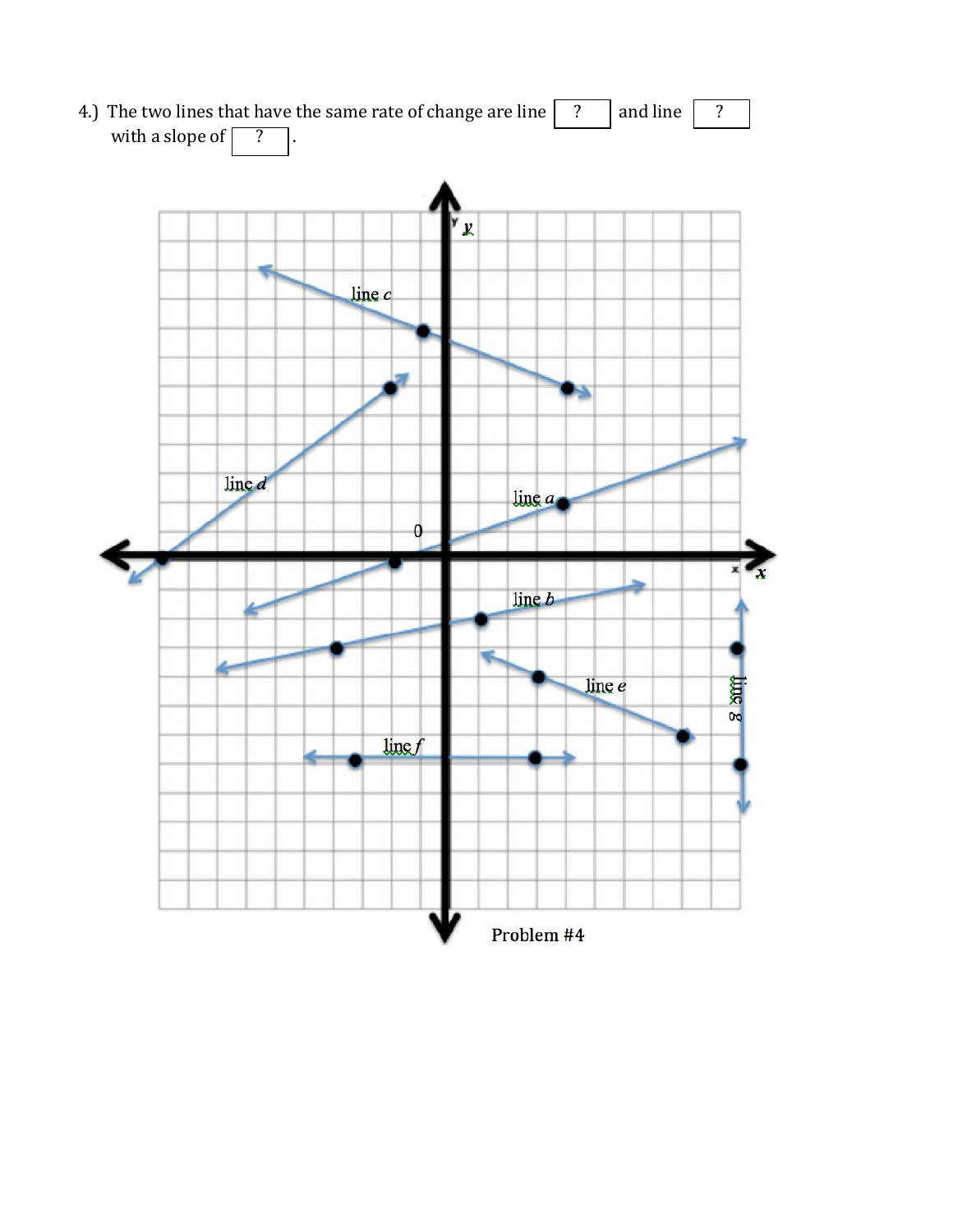- ? 5.) If Einstein's formula, E = mc2, in which *E* is the energy in ergs, *m* the mass of the matter in grams, and *c* the speed of light in centimeters per second, then *m* can be expressed in terms of *E* and c 2 as
- 6.) The  $\boxed{?}$  axis is the axis of symmetry, and  $\boxed{?}$ ,  $?\boxed{ }$  is the maximum point in the graph below. Express as an ordered pair.

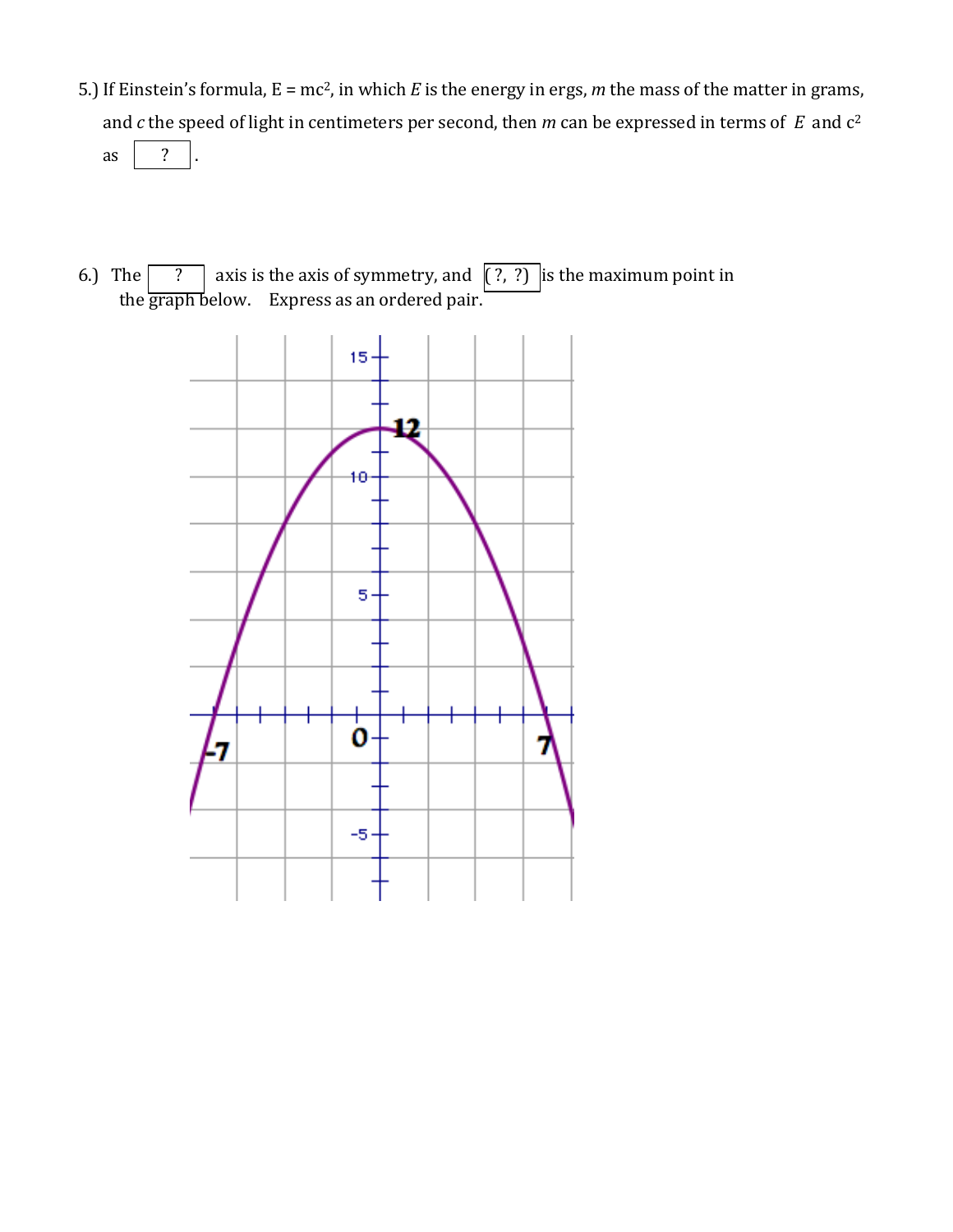7.) The area between the two regular hexagons is 48 cm<sup>2</sup>. The length of the side of the small hexagon is 2 cm. The length of the side of large hexagon is ? centimeters. Express you answer as a whole number.



9.) A poster is  $\frac{!}{!}$  feet by  $\frac{!}{!}$  feet. The area of the poster is  $\overline{ \left( \begin{array}{cc} ? & \text{square feet. Express your} \end{array} \right)}$ answer as an improper fraction. ?

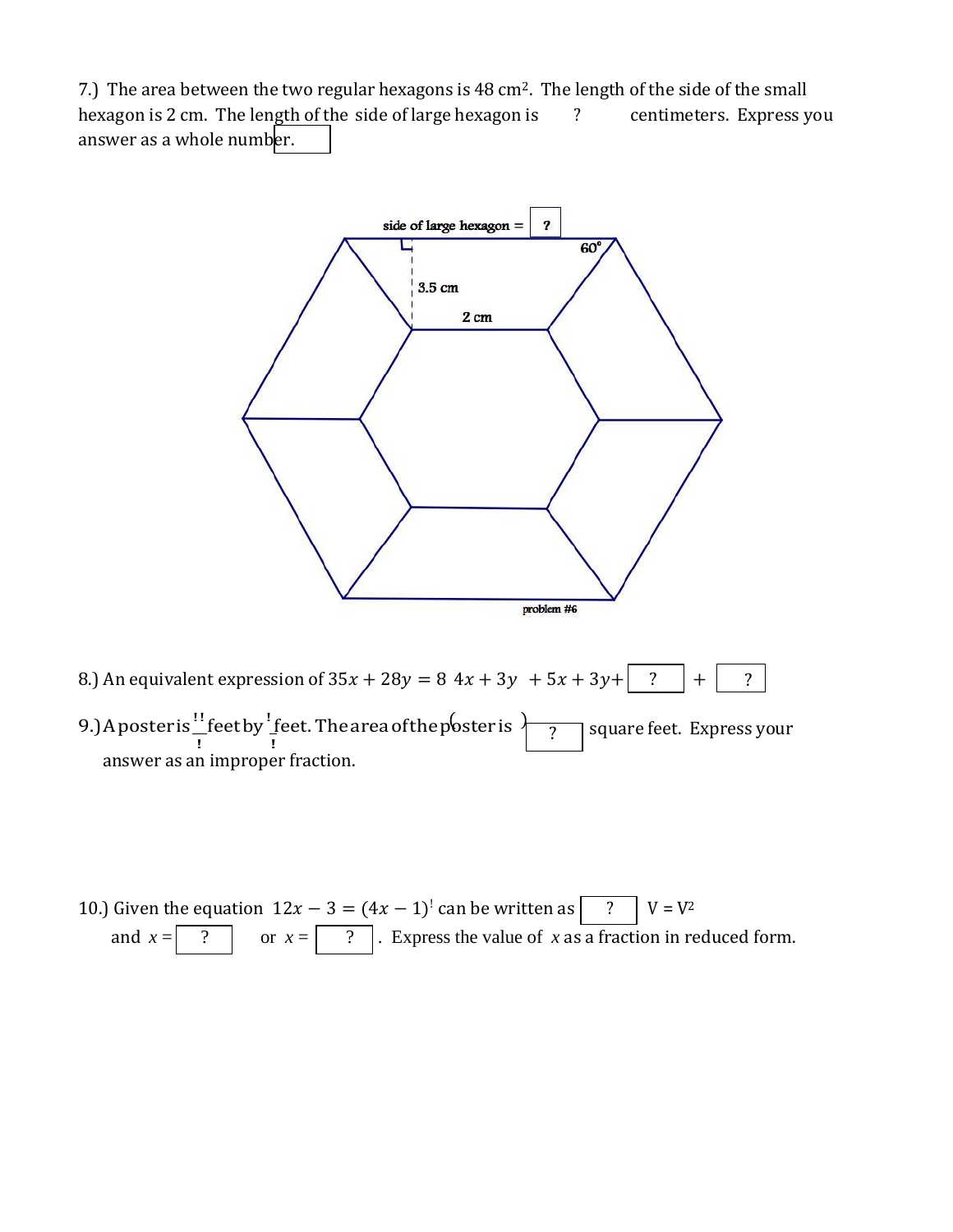#### **\*\*\*The teacher will collect the non-calculator section of the test. Now, students will take a 1-minute sketch break. \*\*\***

#### **Calculator Section – The students may use the approved calculator as outlined in the rules section.**

11.) A store has scratch off coupons that range from 20% to 30% off. Gabriella wants to purchase a tablet whose original price is \$169. If she has to pay a 7% sales tax and \$30 for the insurance (no tax on the insurance), the Gabriella will pay at least,  $\begin{bmatrix} ? \end{bmatrix}$  but no more than  $\begin{bmatrix} ? \end{bmatrix}$ . Express your answer in dollars and cents. Round to the nearest cent.

12.) AMTNJ Tent Company is making tents that sleep for one person. Neil, an employee, knows he has to create two zippers, one 4 feet long at the bottom and another zipper along the altitude or height of the triangle. The zipper along the altitude must  $\begin{array}{ccc} \vert & ? \end{array}$  [ feet and  $\begin{array}{ccc} \vert & ? \end{array}$  inches. Round your answer to the nearest inch.



13.) Saturn's mass is 5.6846  $\times 10^{1}$  kg., and Jupiter's mass is 1.8986 $\times$ 10<sup>1</sup> kg. The difference between Saturn's mass and Jupiter's mass is  $\frac{1}{2}$  kg. Express your answer in scientific notation.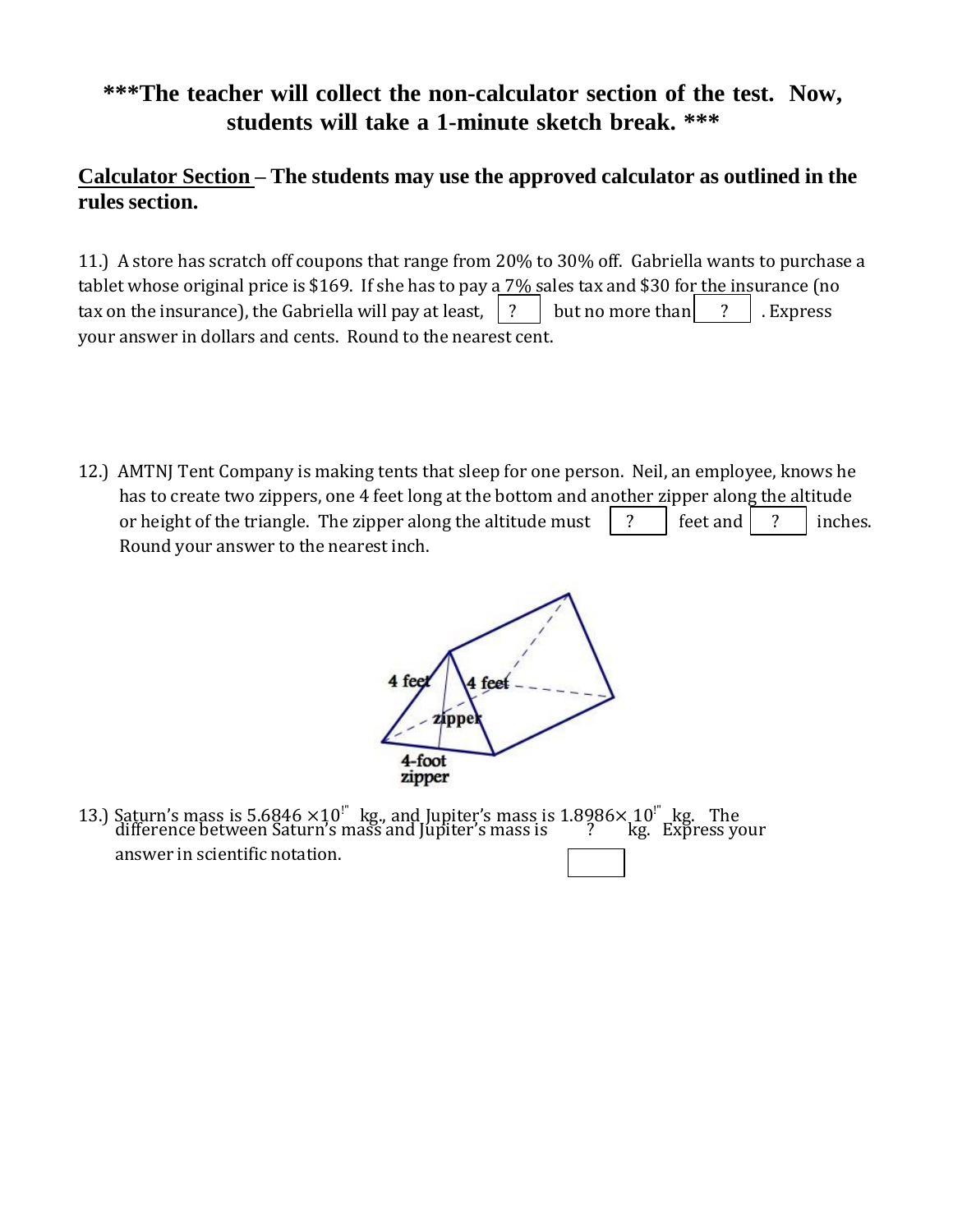? 14.) Miguel wants to have hot chocolate with Maggie at Cho Latte Cafe. He will pick up Maggie and then take her to the café. Miguel lives 5 blocks from Cho Latte Café, and Maggie lives 12 blocks from Cho Latte Café. Miguel will travel a total of | blocks before he finally arrives at the café by taking the shortest route.

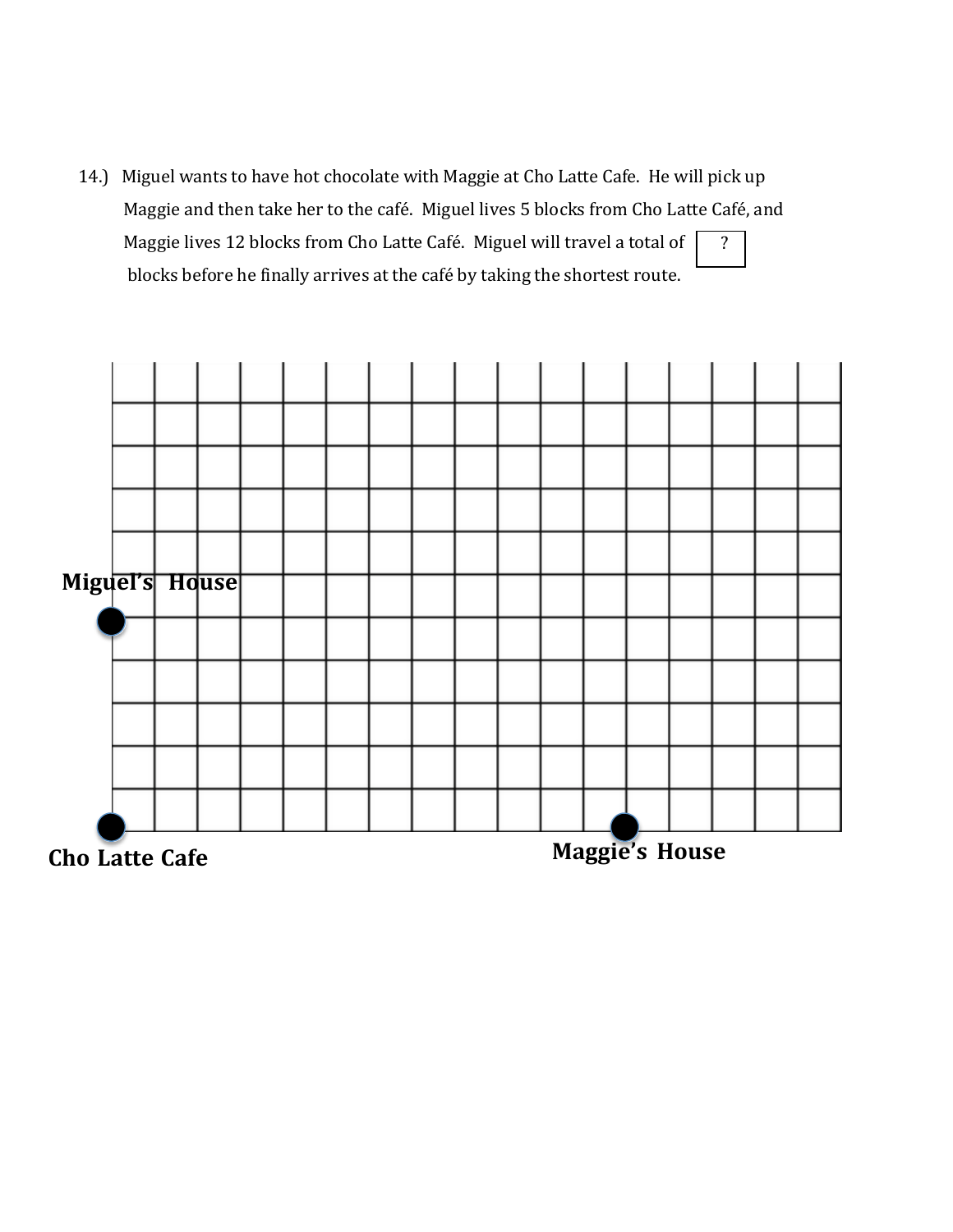15.) The mean weight of a professional baseball team is  $\begin{bmatrix} 2 \end{bmatrix}$  times the mean weight of the middle school baseball team. The charts below show the weights of each team.

| Professional     | Weight |                 | Middle       | Weight |
|------------------|--------|-----------------|--------------|--------|
| <b>Baseball</b>  |        | School          |              |        |
| Players          |        | <b>Baseball</b> |              |        |
| A                | 180    |                 | Players      |        |
| $\boldsymbol{B}$ | 215    |                 | AA           | 70     |
| C                | 210    |                 | <b>BB</b>    | 77     |
| D                | 210    |                 | cc           | 85     |
| E                | 188    |                 | DD           | 62     |
| $\overline{F}$   | 176    |                 | EE           | 74     |
| G                | 209    |                 | FF           | 60     |
| H                | 200    |                 | GG           | 64     |
| I                | 231    |                 | HH           | 62     |
|                  | 180    |                 | $\mathbf{I}$ | 63     |
| K                | 185    |                 | H            | 60     |
| L                | 197    |                 | KK           | 60     |
| M                | 230    |                 | LL           | 60     |
| N                | 189    |                 | <b>MM</b>    | 68     |
| $\overline{0}$   | 185    |                 | <b>NN</b>    | 69     |
| $\mathbf{P}$     | 219    |                 | 00           | 72     |
|                  |        |                 | PP           | 62     |

16.) A beginner skier is 2,400 feet up on a mountain. If it took 8 minutes for the skier to ski to the

 $( )$ bottom, then  $f(t) =$   $\frac{1}{2}$   $\frac{1}{2}$   $\frac{1}{2}$  + 2,400, where  $f(t)$  is the height and *t* is time in minutes.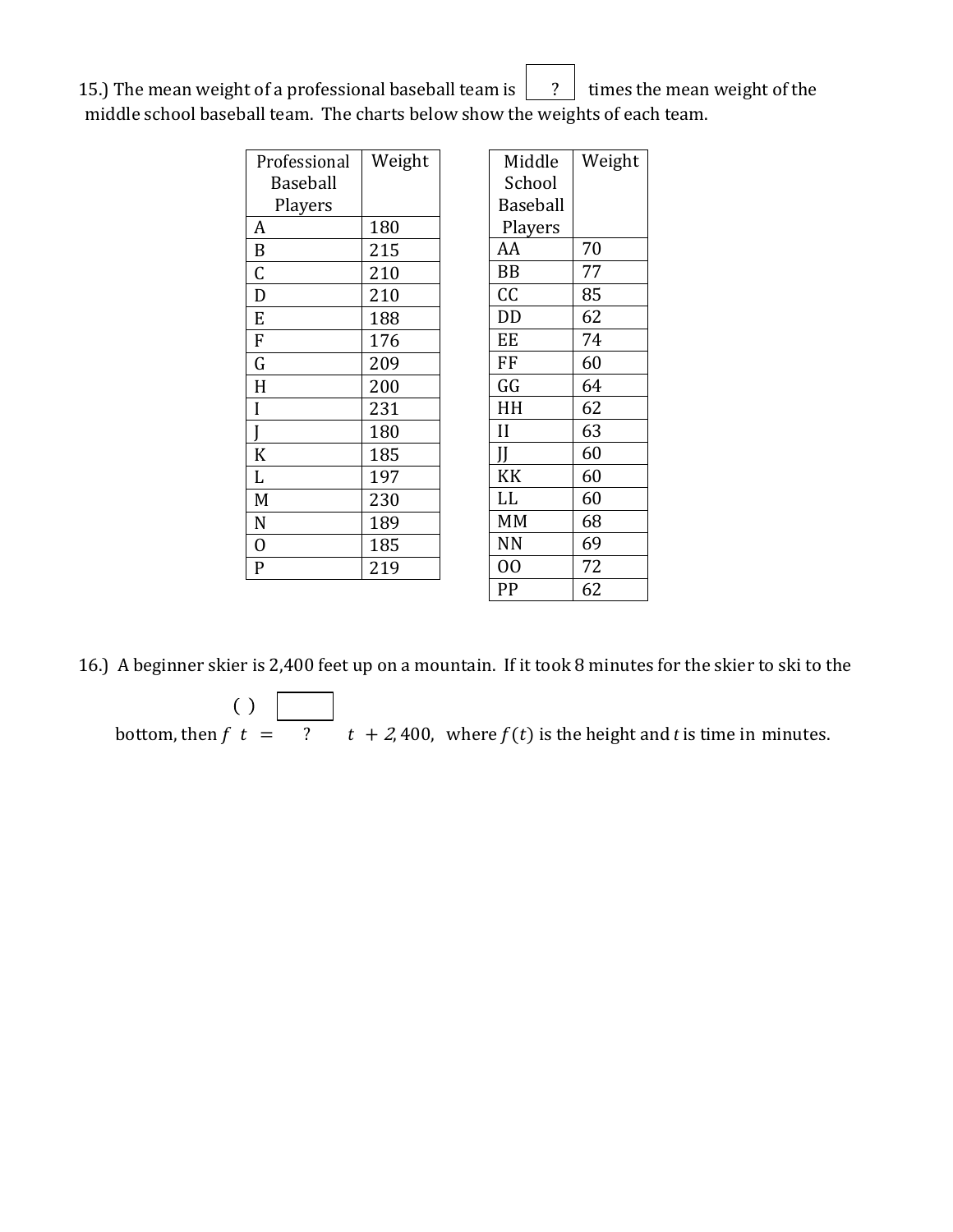17.) Class A and Class B have the same median score on the first test. One of the student's test is missing. The score of the missing test is  $\boxed{?}$ . The scores are listed in the table.

| <b>Class A</b> | <b>Class B</b>     |  |
|----------------|--------------------|--|
| 88             | 55                 |  |
| 39             | 92                 |  |
| 58             | 68                 |  |
| 72             | 68                 |  |
| 77             | 72                 |  |
| 79             | $\overline{\cdot}$ |  |
| 86             | 88                 |  |
| 88             | 62                 |  |
| 24             | 94                 |  |
| 96             | 100                |  |

18.) A computer was stolen from AMTNJ Middle School's computer room. The surveillance camera was able to capture an image. The image shows the thief walking out the computer room door. The door measures 80 inches, but is only 22.4 cm in the picture. If the thief is 19.6 cm in the picture, then the thief 's actual height is  $\begin{vmatrix} 2 \\ 1 \end{vmatrix}$  inches.

19.) Convert 18 centimeters per sec to  $\boxed{?}$  meters per hour.